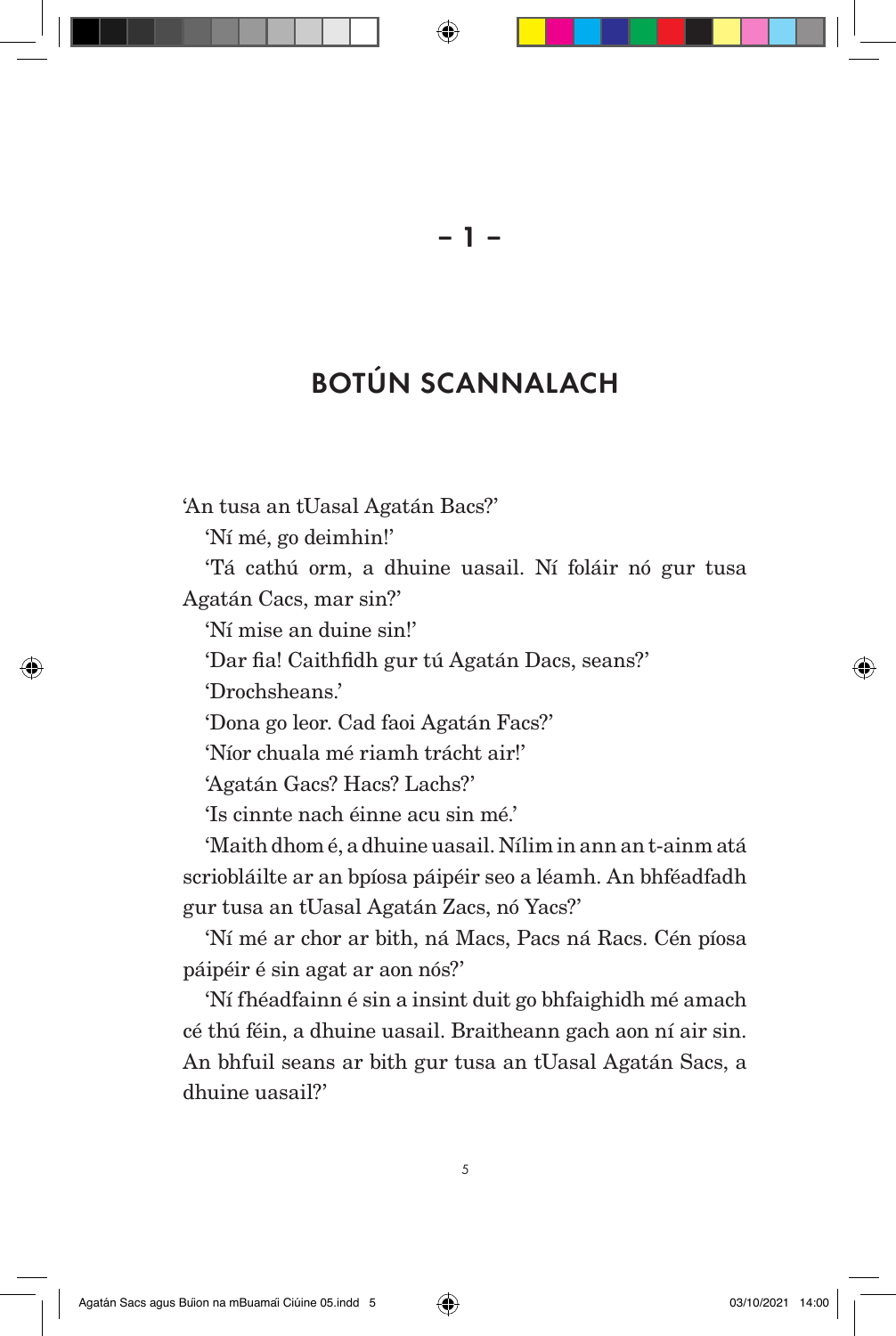'An-seans. Sea! Is mise an duine sin a luann tú.'

'Á! Tá beirthe agam ort sa deireadh, a dhuine uasail! Is tusa Agatán Sacs mar sin, coirpeach lofa agus cluanaire fealltach! Caithfidh mé tú a ghabháil, a dhuine uasail!'

'Mé a ghabháil? An as do mheabhair glan atá tú, a dhuine? Is mise Agatán Sacs! An bleachtaire príobháideach is mó san Eoraip agus tá de dhánacht ionatsa mise a ghabháil! Lig dom labhairt le Ceannaire na bPóilíní, seanchara liom.'

'Beidh tú ag caint leis gan mhoill; eisean a d'ordaigh dom tú a ghabháil. Ná bí ag cleasaíocht liomsa anois, a mhic!'

Tharla an eachtra uafásach sin tráthnóna breá samhraidh i stáisiún traenach Massovina, príomhchathair álainn Bhroisnia.

Shéid an sáirsint Broisniach a bhí tar éis Agatán Sacs a ghabháil, shéid sé a fheadóg agus i bhfaiteadh na súl, nocht seachtar fear faoi éide liathghlas Phóilíní Rúnda Bhroisnia agus thimpeallaíodar Agatán Sacs. Cé gur thuig sé gur botún seafóideach a bhí ann, bhí goimh ar Agatán Sacs. Thug sé súil fhiata ar an sáirsint.

'Tá sé seo ag dul thar ghreann!' ar seisean i mBroisnis líofa.

'Ní greann ar bith é,' arsa an sáirsint go gruama.

'Ní thuigfidís san an greann,' arsa Agatán Sacs leis féin. Agus ansin, os ard: 'Tá míniú uaim ar an scannal seo!'

'Míneofar é luath go leor'.

Sula raibh am aige 'Dia le m'anam' a rá' (agus ní fios an ndéarfadh sé é sin), cuireadh dornasc air agus sacadh isteach i gcarr póilíní é.

'Chuig ceanncheathrú na bPóilíní Rúnda,' arsa an sáirsint de liú leis an tiománaí. As go brách leo ar nós ghaoth an Mhárta.

6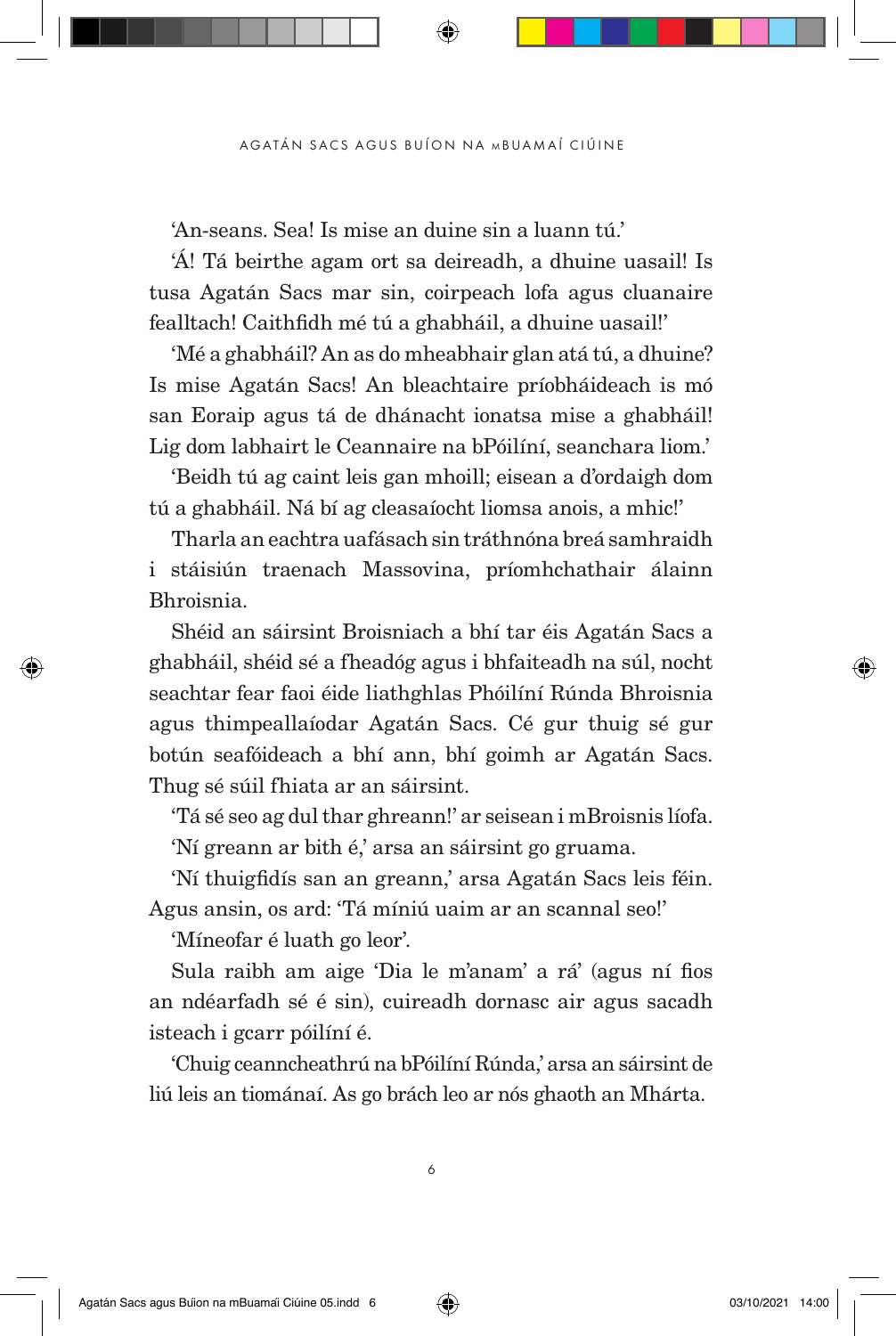Fad is atá Agatán Sacs á thiomáint trí shráideanna Massovina tá cúpla nóiméad againn chun seasamh siar agus cúlra na heachtra seo a scrúdú beagán. Ní gá a rá go bhfuil na húdaráis Bhroisniacha tar éis an rud ar fad a scuabadh faoin gcairpéad. Níor mhaith le fórsa póilíní ar bith a mhaíomh gur chuireadar Agatán Sacs faoi ghlas. Ach caithfear an fhírinne a insint, agus gan aon ní a chur i bhfolach, mura mbeadh ann ach chun deireadh a chur le ráflaí áirithe atá ag imeacht go tiubh, nó srian a chur leo.

Bhí a aigne déanta suas ag Agatán Sacs go dtógfadh sé saoire ghearr i mBroisnia. Bhí sé ann cheana agus casadh ceathrar Broisniach aitheanta air. Bhí triúr acusan faoi ghlas anois sa phríosún áitiúil, agus ba é an ceathrú duine ná cara maith leis, Ceannaire Póilíní Bhroisnia.

Mar eagarthóir ceannais, nó príomheagarthóir, ar an *Byköpings Post* (an nuachtán is lú ach is fearr sa tSualainn) ní fhéadfadh sé a bheith as baile níos faide ná cúpla seachtain, mar ní thaitneodh sé leis an leas-phríomheagarthóir, Aint Máire Treasa, a cuid cniotála a chur i leataobh níos faide ná mar ba ghá.

Bhí Agatán Sacs tar éis a mhadra, Ticí, a thabhairt leis ar saoire — broc-chú cliste a bhí tar éis an-chabhair a thabhairt dó, níos mó ná uair amháin, agus é ag dul i ngleic le coirpigh idirnáisiúnta.

Tar éis dó Massovina a bhaint amach — deich lá sular gabhadh é — chuaigh Agatán Sacs amach ag siúl. Tráthnóna breá a bhí ann agus bhí sé ag siúl leis ar an mbúlbhard leathan a shíneann ó cheann ceann na cathrach.

Go tobann, tharraing taobhshráid a aird, taobhshráid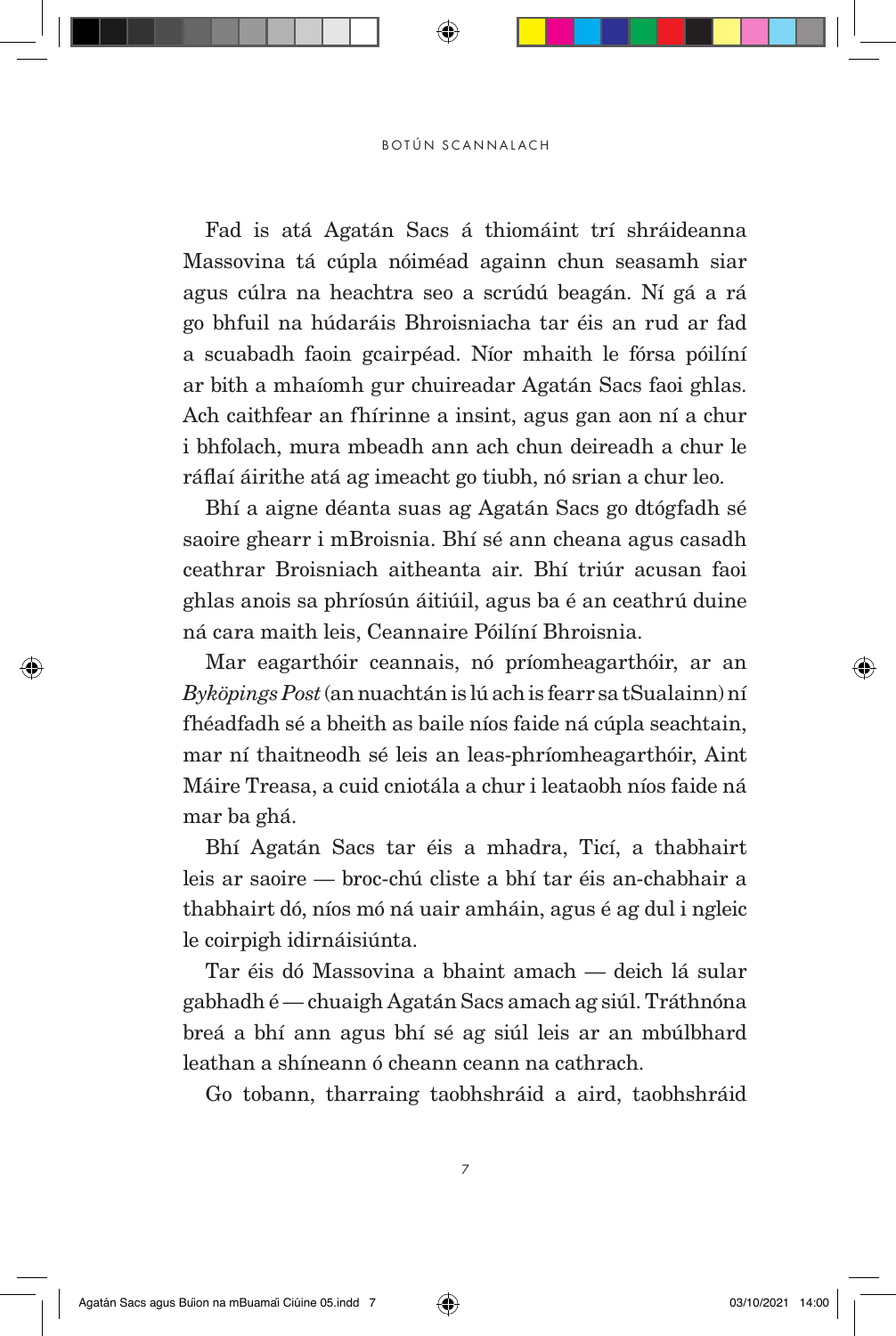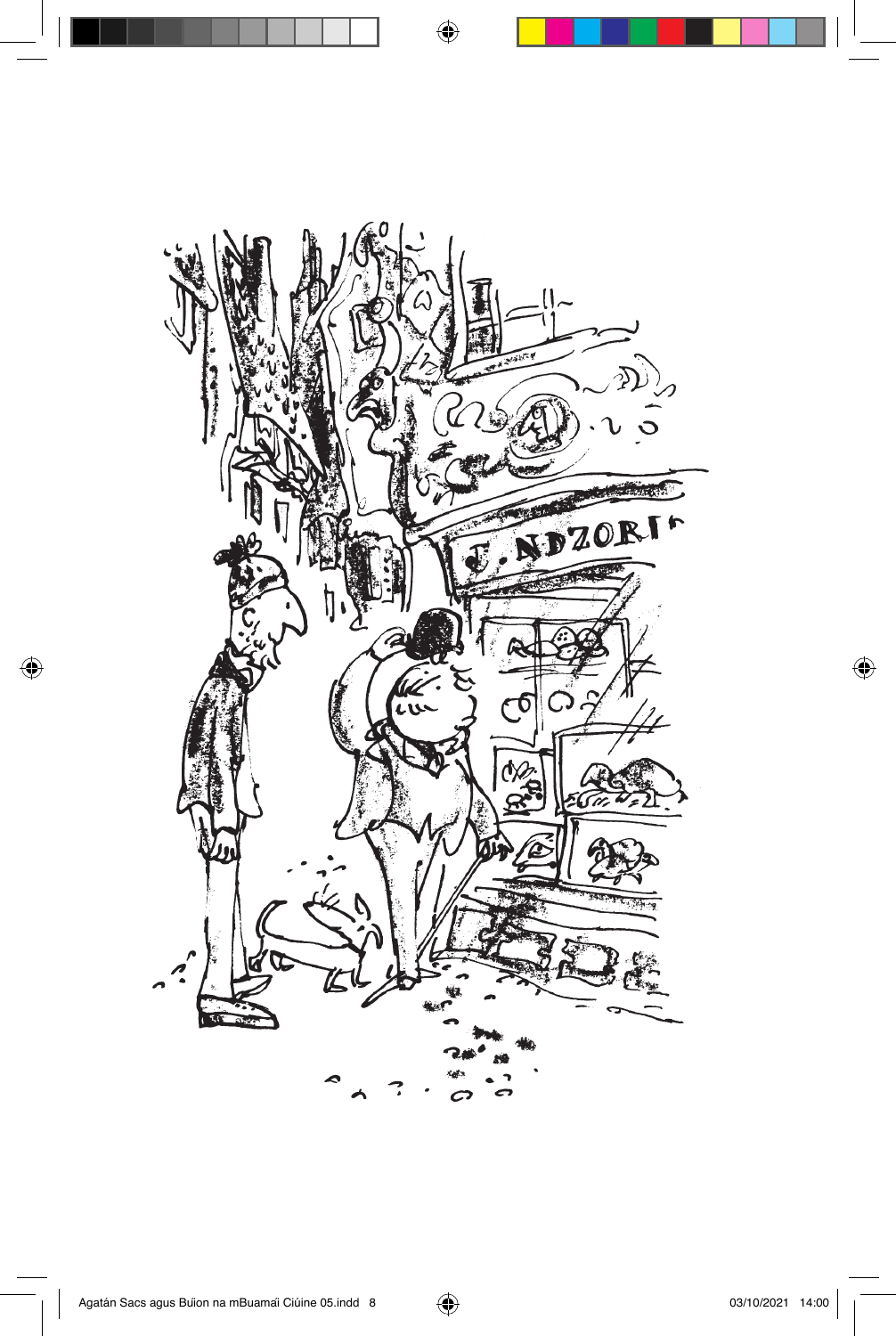chúng ghleoite a bhí lán de shiopaí beaga. Stop sé os comhair fuinneoige a raibh gach saghas toirtíse, idir bheag agus mhór, ar taispeáint inti.

Sheas fear eile in aice leis, duine a raibh sult á bhaint aige as an tráthnóna breá, agus an spéis chéanna aige sna hainmhithe, ba dhóigh leat. Níorbh fhada go rabhadar sáite i gcomhrá (sa Bhroisnis) faoi thoirtéisí is faoi thurtair.

Bhí cuma chineálta ar an strainséir, thart ar an aois chéanna le hAgatán Sacs. Bhí féasóg air a bhí bearrtha go néata, agus caipín olla ar a cheann, dearg is gorm, táirge tipiciúil de chuid thionscal olla Bhroisnia. Ní go dtí go rabhadar tar éis comhrá cuibheasach fada a bheith acu a thug Agatán Sacs faoi deara go raibh bróg chruach ar chos dheas an strainséara.

Ba é Agatán Sacs a chuir tús leis an gcomhrá:

'Agatán Sacs is ainm domsa agus is as an tSualainn dom,' ar sé, agus d'ardaigh a bhabhlaer go béasach.

'Agus is mise Andreas Kark,' arsa an strainséir, agus d'ardaigh a chaipín olla.

'Ar saoire atáim,' arsa Agatán Sacs.

'Tá cónaí ormsa in Massovina, agus is deileadóir mé,' a d'fhreagair an Broisniach. 'Nach deas an gaidhrín í sin agat.'

Díreach ansin, chuir rud éigin isteach ar shúil ghéar Agatáin Sacs: duine a bhí ag cúlfhaire orthu tamaillín síos an tsráid. Bhí rud éigin ina ghlac aige — boiscín de shaghas éigin. Nuair a thuig sé go raibh sé feicthe ag Agatán Sacs, thug sé do na boinn é.

'Grianghrafadóir!' arsa Agatán Sacs. 'Tá an ceart agat,' arsa Andreas Kark, agus d'iompaigh an lí ann.